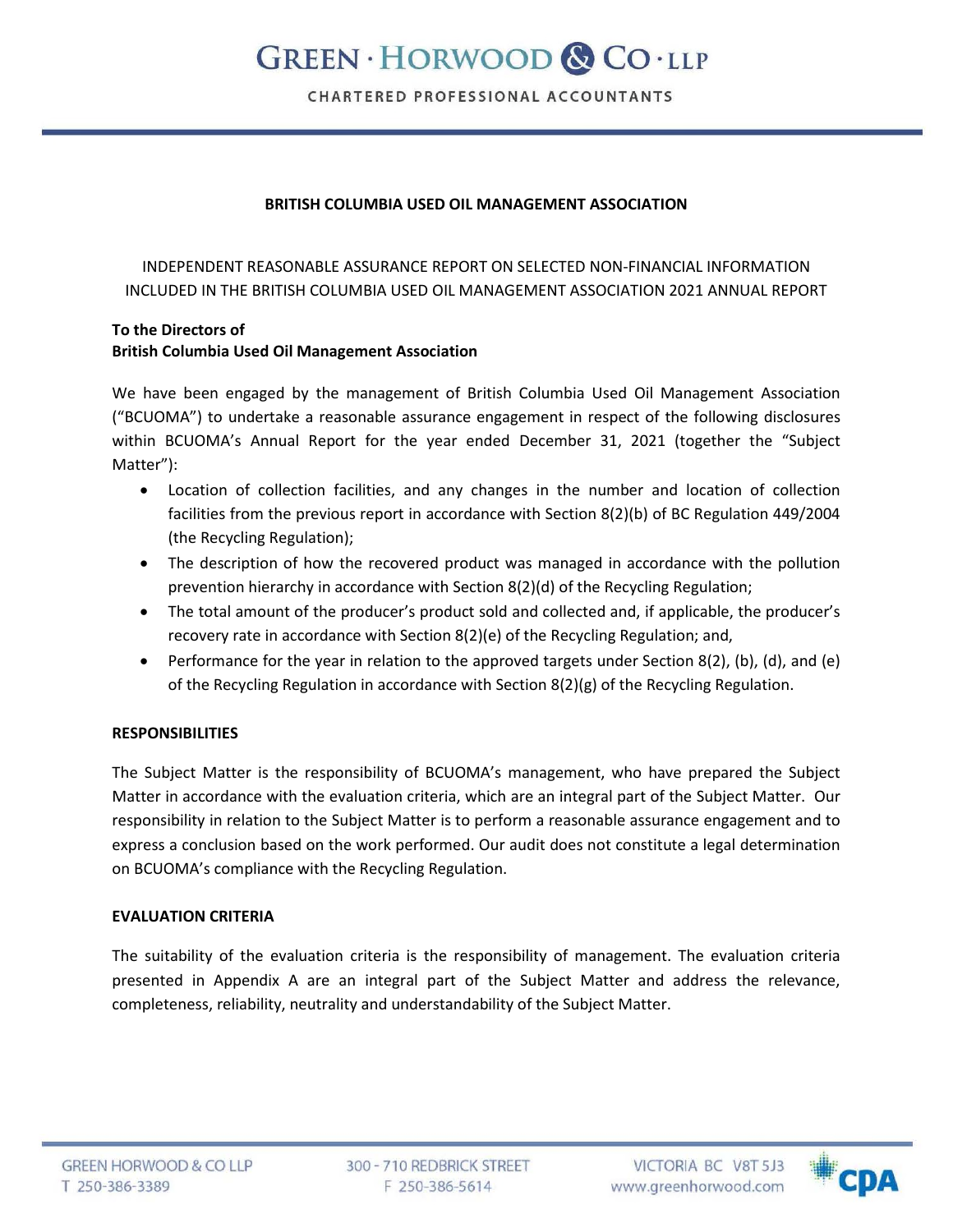## **SCOPE OF THE AUDIT**

We carried out our reasonable assurance engagement in accordance with the International Standard on Assurance Engagements 3000 (ISAE 3000) published by the International Federation of Accountants ("IFAC"). This Standard requires, amongst other things, that the assurance team possesses the specific knowledge, skills and professional competencies needed to understand and audit the information included within the Subject Matter, and that they comply with the independence and other ethical requirements of the IFAC Code of Ethics for Professional Accountants.

A reasonable assurance engagement includes examining, on a test basis, evidence supporting the amounts and disclosures within the Subject Matter. A reasonable assurance engagement also includes assessing the evaluation criteria used and significant estimates made by management, as well as evaluating the overall presentation of the Subject Matter. The main elements of our work were:

- Understanding and evaluating the design of the key processes and controls for managing and reporting the Subject Matter information used by management in preparing the Annual Report Subject Matter;
- Assessing the risks that the Subject Matter may be materially misstated;
- Responding to assessed risks through testing, on a test basis, the Subject Matter information used by management in preparing the Annual Report Subject Matter;
- Procedures such as inquiring, inspecting, observing, vouching to independent sources, recalculating and re-performing procedures were performed to obtain corroborating evidence to address assessed risks linked to the Annual Report Subject Matter; and
- Evaluating the sufficiency and appropriateness of the evidence obtained.

We believe that the evidence we have obtained is sufficient and appropriate to provide a basis for our qualified audit opinion.

#### **INHERENT LIMITATIONS**

Non-financial performance information is subject to more inherent limitations than financial information, given the characteristics of the Subject Matter and the methods used for determining and calculating such information. Qualitative interpretations of relevance, materiality and the accuracy of data are subject to individual assumptions and judgements. Furthermore, the nature and methods used to determine such information, as well the evaluation criteria and the precision thereof, may change over time. It is important to read our report in the context of evaluation criteria.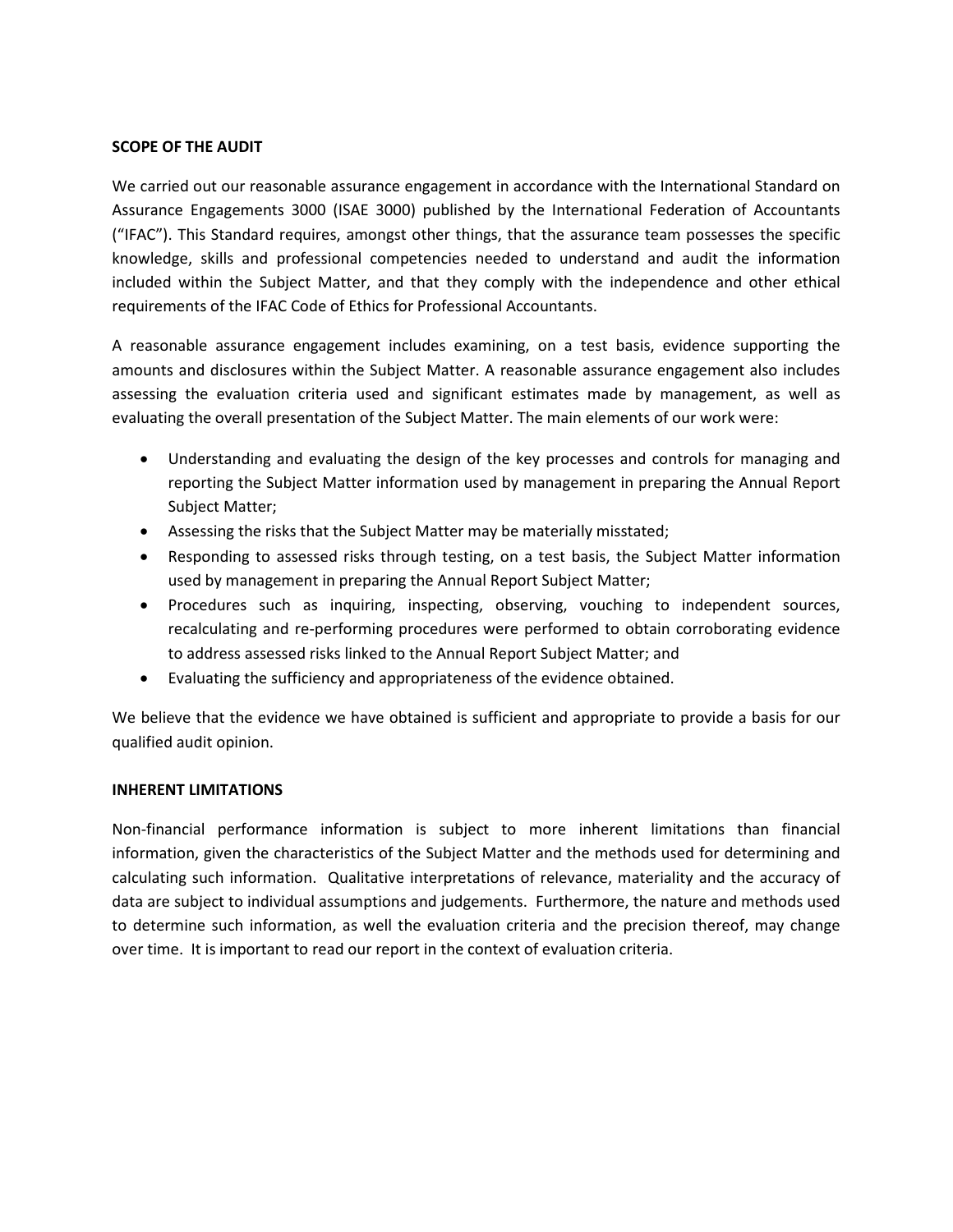## **OPINION**

In our opinion, the Subject Matter for the year ended December 31, 2021 presents fairly, in all material respects, based on the evaluation criteria listed in Appendix A:

- The location of collection facilities, and any changes in the number and location of collection facilities from the previous report in accordance with Section 8(2)(b) of the Recycling Regulation;
- The description of how the recovered product was managed in accordance with the pollution prevention hierarchy in accordance with Section 8(2)(d) of the Recycling Regulation;
- The total amounts of the producer's product sold and collected and, if applicable, the producer's recovery rate calculated in accordance with Section 8(2)(e) of the Recycling Regulation; ; and,
- $\bullet$  The performance for the year in relation to the approved targets under Section 8(2), (b), (d), and (e) of the Recycling Regulation in accordance with Section 8(2)(g) of the Recycling Regulation.

## **OTHER MATTERS**

Our report has been prepared solely for the purposes of BCUOMA's compliance with the reporting requirements relating to Sections 8(2)(b), (d), (e) and (g) of the Recycling Regulation and is not intended to be and should not be used for any other purpose. Our duties in relation to this report are owed solely to BCUOMA, and accordingly, we do not accept any responsibility for loss incurred to any other party acting or refraining from acting based on this report.

Green Horwood & Co LLP

GREEN HORWOOD & CO LLP CHARTERED PROFESSIONAL ACCOUNTANTS

Victoria, BC, Canada June 6, 2022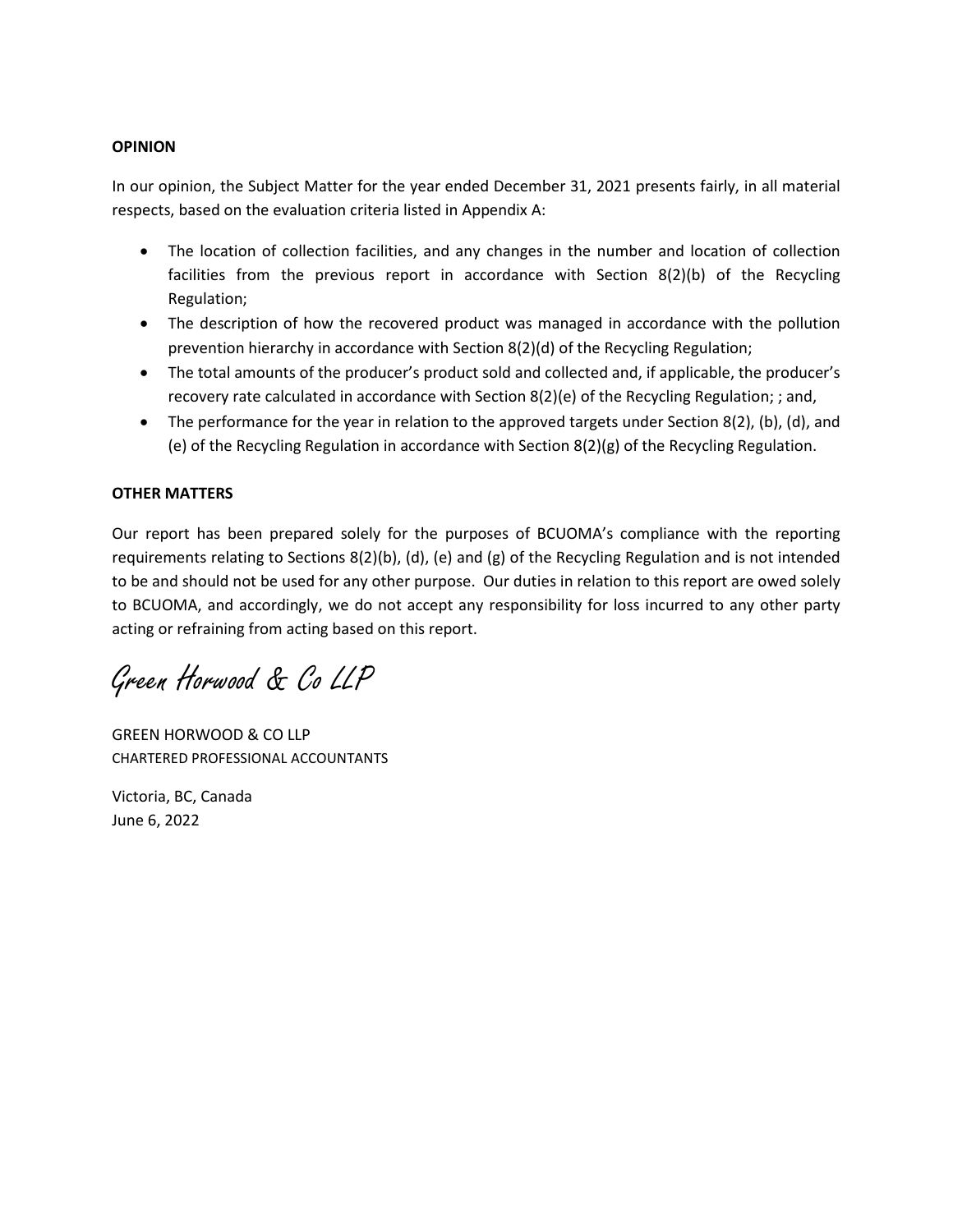## **Appendix A to the Independent Reasonable Assurance Report**

#### **COLLECTION FACILITIES**

**Section 8(2)(b) the location of its collection facilities (RCFs), and any changes in the number and location of collection facilities from the previous report, including the contents of the Appendix A - Return Collection Facilities.** 

| Specific Disclosures in the 2021 annual report for which evaluation criteria were developed |                                                                                                                                                                                                                              |                                                                      |  |  |  |  |
|---------------------------------------------------------------------------------------------|------------------------------------------------------------------------------------------------------------------------------------------------------------------------------------------------------------------------------|----------------------------------------------------------------------|--|--|--|--|
|                                                                                             | <b>Claim in the Report</b>                                                                                                                                                                                                   | Reference                                                            |  |  |  |  |
|                                                                                             | In 2021, there were 286 publicly accessible recycling centres located in high<br>traffic retail locations, industrial sites, multi-material private depots (bottle<br>depots) and local government recycling/landfill sites. | <b>Collection Network</b><br>Performance on<br>page 21               |  |  |  |  |
| Year<br>2021<br>2020                                                                        | Number of Facilities<br>286<br>273                                                                                                                                                                                           | Appendix 'A' on<br>page 32-34 lists the<br>286 RCFs by<br>Community. |  |  |  |  |

The following definitions were applied to the assessment of the location of collection facilities, and any changes in the number and location of collection facilities from the previous report:

**Collection Facility** refers to locations that are owned by Program Participants ("Members"), registered collectors, local governments and not-for-profit organizations where:

- The collection facility operator(s) have a signed contract or registration form or verbal agreement with BCUOMA for the collection and redemption of Program Products.
- The location(s) is recorded by BCUOMA in a website database.

**Collection Facilities** include the following types of centres:

- Registered collection facilities ("RCF") collect used oil and antifreeze materials from the do-it-yourself customer at no charge. These facilities may make a semi-annual claim to BCUOMA for payment for collecting used oil and/or antifreeze materials.
- Facilities that have entered into verbal agreement with BCUOMA and collect used oil and antifreeze materials. These facilities do not submit a RCF registration form.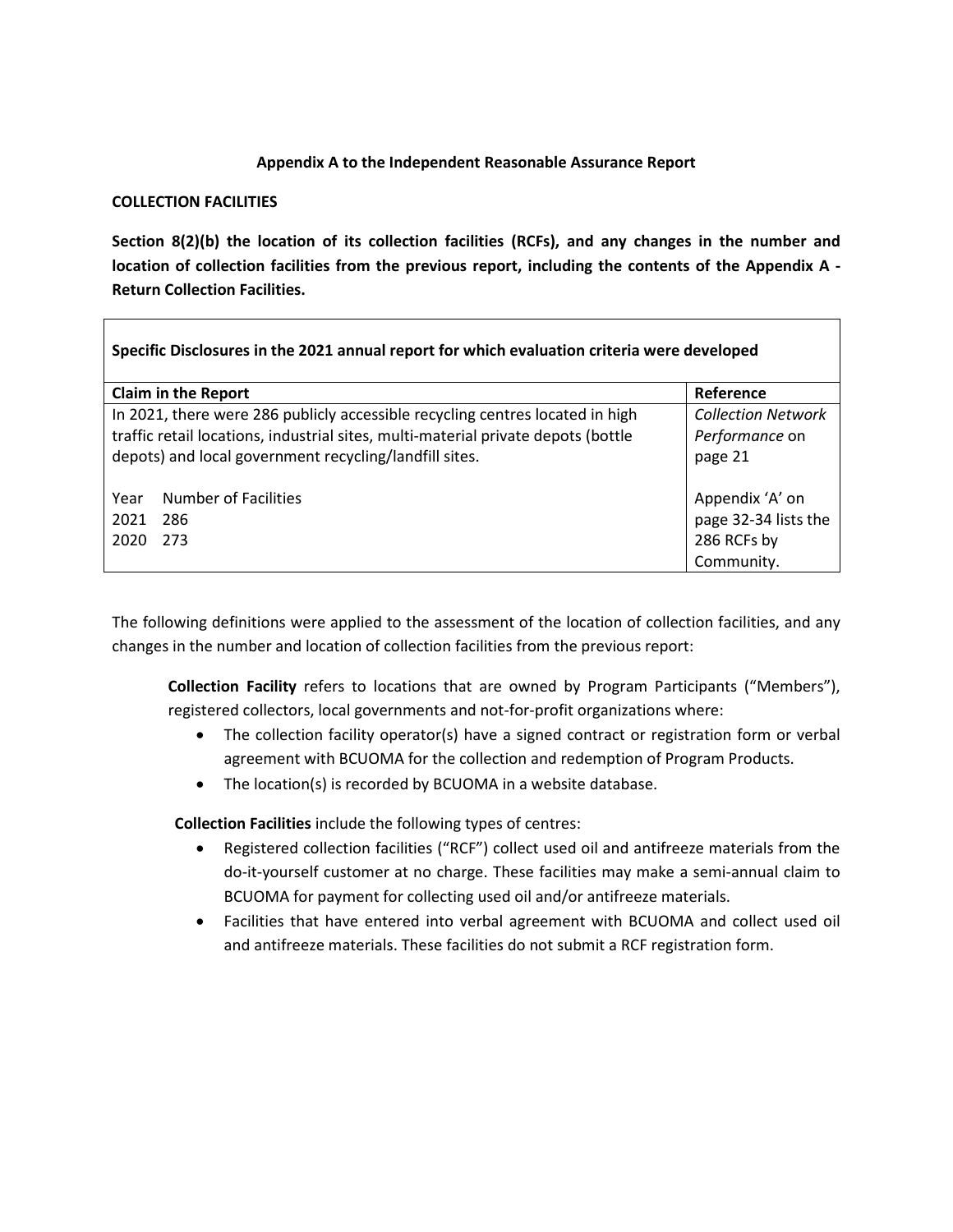## **Evaluation Criteria**

- Reporting Period: January 1st to December 31st.
- The number of Collection Facilities and the location of each facility are documented in a data base maintained by BCUOMA. Collection Facilities are entered into the database as of the date of registration.
- The total number of Collection Facilities is obtained by adding the total number of registered collection facilities and facilities with verbal agreements listed in the website database as of December 31st of the reporting year.
- The changes in number and location of Collection Facilities are determined by adding the total number of Collection Facilities added in the reporting year less the total number of Collection Facilities removed during the reporting year. Locations that have moved during the reporting year (i.e., an operator that closed a location to move it to a new location) are captured in the total number of collection facilities added and removed throughout the year.
- A summary reconciliation is completed at year-end identifying the Collection Facilities at the beginning of the year, changes during the year and the number of facilities at the end of the year.

## **PRODUCT MANAGEMENT**

**Section 8(2)(d) the description of how the recovered product was managed in accordance with the pollution prevention hierarchy.** 

| Specific Disclosures in the 2021 annual report for which evaluation criteria were developed |                            |  |  |  |  |  |
|---------------------------------------------------------------------------------------------|----------------------------|--|--|--|--|--|
| <b>Claim in the Report</b>                                                                  | Reference                  |  |  |  |  |  |
| Collected products are managed in accordance with the Pollution                             | Product Management on page |  |  |  |  |  |
| Prevention Hierarchy as outlined in the BC Recycling Regulation.                            | 28 outlines how BCUOMA     |  |  |  |  |  |
|                                                                                             | products are reused and/or |  |  |  |  |  |
|                                                                                             | recycled.                  |  |  |  |  |  |

The following definitions were applied to the assessment of how the recovered product was managed:

**Oil** – The amount of uncontaminated used oil recovered, less the water content, that is received at a used oil processing facility is reported as either reused or recycled.

**Antifreeze** – The amount of used antifreeze that is received at a used antifreeze processing facility is reported as reuse.

**Filters** – The amount of metal filters processed and received at a steel recycler will be reported as recycled.

**Containers** – The amount of containers received at a facility that manufactures plastic resin (pellets) or a steel recycler will be reported as recycled.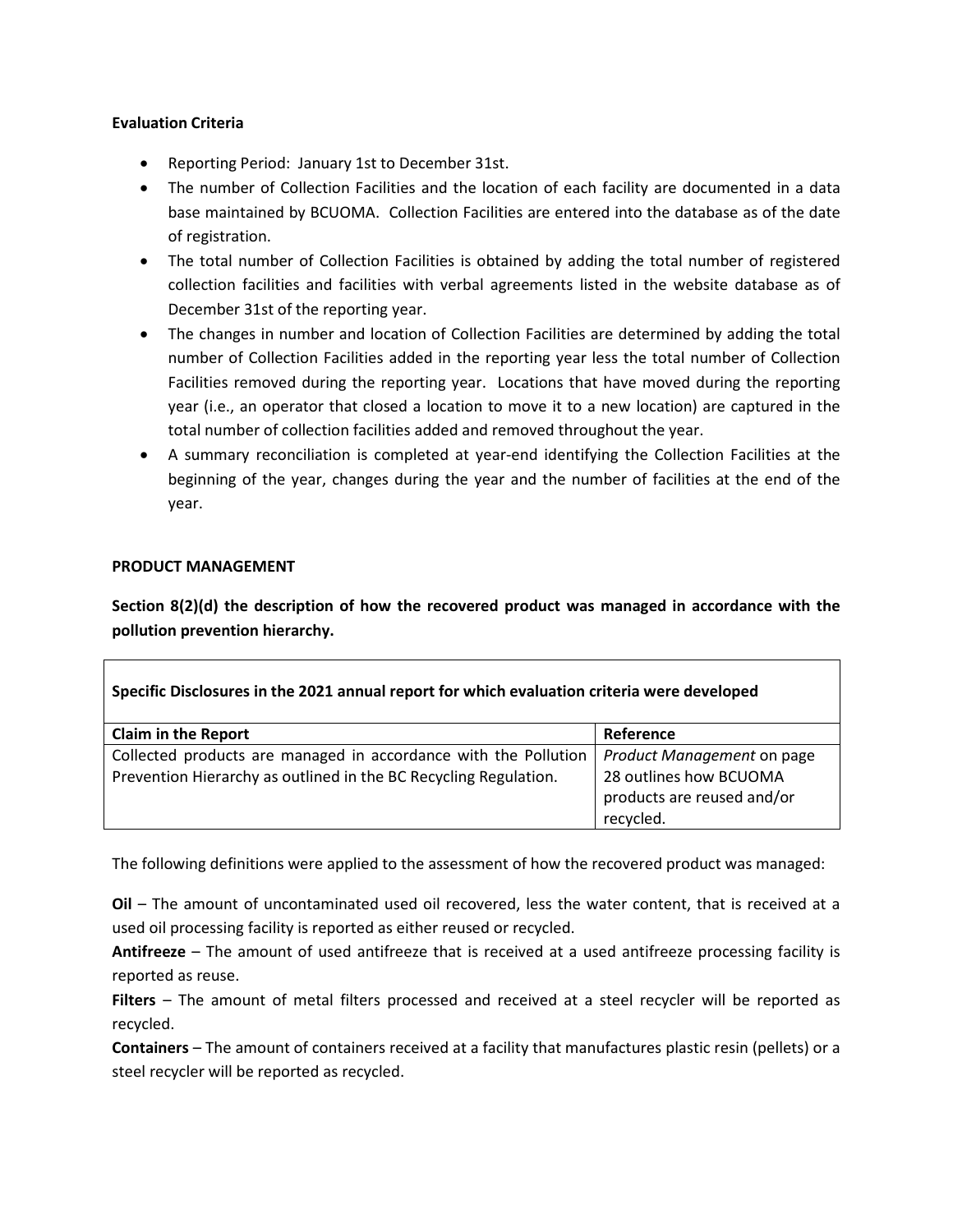## **Evaluation Criteria**

• Products collected are shipped to registered processors that are waste management companies or recyclers.

## **PRODUCT SOLD AND COLLECTED**

**Section 8(2)(e) the total amount of the producers' product sold and collected and the producer's recovery rate.** 

| Specific Disclosures in the 2021 annual report for which evaluation criteria were developed |              |                |            |                 |                           |  |  |  |  |
|---------------------------------------------------------------------------------------------|--------------|----------------|------------|-----------------|---------------------------|--|--|--|--|
| <b>Claim in the Report</b>                                                                  | Reference    |                |            |                 |                           |  |  |  |  |
|                                                                                             | Used Oil     | <b>Filters</b> | Containers | Used Antifreeze | Capture Rates in          |  |  |  |  |
|                                                                                             | (millions of | (millions)     | (million   | (millions of    | 2021 on page 25,          |  |  |  |  |
|                                                                                             | litres)      | of units)      | kg's)      | litres)         | <b>Product Collection</b> |  |  |  |  |
| Sold (2021)                                                                                 | 91.1         | 6.8            | 2.0        | 12.7            | on page 26, 2021          |  |  |  |  |
| Consumed in use                                                                             | (26.7)       | n/a            | n/a        | (7.9)           | Collections by            |  |  |  |  |
| Repurposed                                                                                  | (17.3)       | n/a            | n/a        | n/a             | <b>Regional District</b>  |  |  |  |  |
| Available for                                                                               | 47.1         | 6.8            | 2.0        | 4.8             | on page 29, and           |  |  |  |  |
| collection                                                                                  |              |                |            |                 | Summary of 2021           |  |  |  |  |
| Collection                                                                                  | 49.5         | 6.5            | 1.7        | 2.6             | Collection &              |  |  |  |  |
| Capture rate                                                                                | 105%         | 96%            | 86%        | 55%             | <b>Consumer Returns</b>   |  |  |  |  |
|                                                                                             |              |                |            |                 | on page 30.               |  |  |  |  |

## **Evaluation Criteria**

Products sold

- Total products sold volumes are based on EHC remittance forms submitted by registrants on either a monthly, quarterly, or annual basis in unit sales.
- The reported sold volumes are subject to compliance reviews which are completed for all registrants on a three to four year rotational basis.
- The product sold is reconciled to the numbers published in the Annual Report.

## Product recovered

- Total product recovered volumes are based on return incentive claims (RI claims) submitted by registrants.
- The reported recovered volumes are subject to Desk Review to ensure that RI claims contain required supporting documentation as per the Manual for Registered Processors and Collectors.
- The Consumed in Use amount for oil is calculated by multiplying products sold by the rate (29.3%) obtained from a 2021 independent report commissioned by BCUOMA using market data from 2019. The Repurposed amount was calculated by multiplying products collected by the rate obtained from a 2018 independent report commissioned by BCUOMA.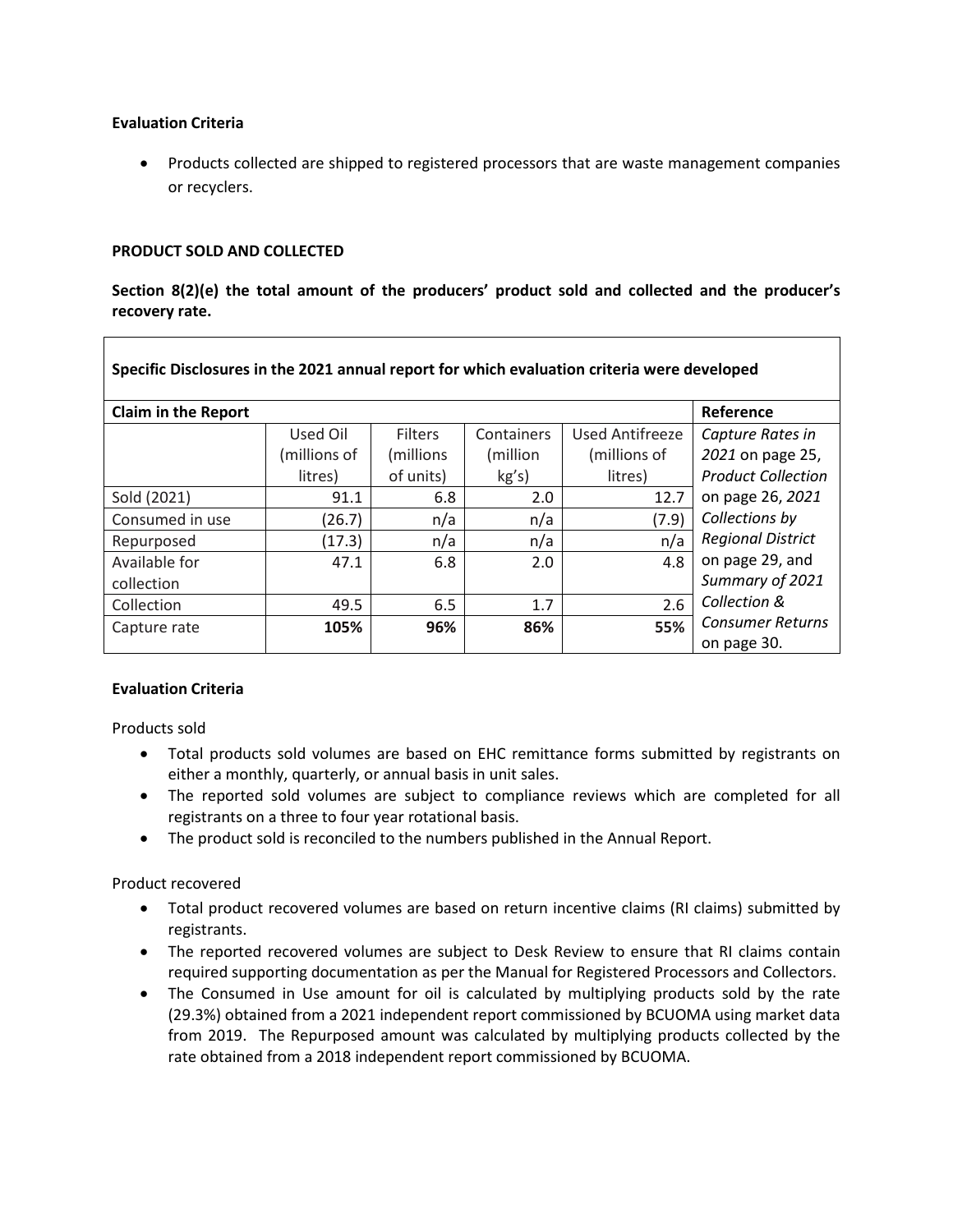- The Consumed in Use amount for antifreeze is calculated by multiplying products sold by the rate (62.1%) obtained from a 2021 independent report commissioned by BCUOMA using market data from 2019.
- The Available for Collection amount is calculated by subtracting the Consumed in Use and Repurposed amounts, if applicable, from products sold.
- The recovery rate is presented as Capture Rate and is calculated by dividing actual collections by the amount determined to be available for collection.
- The product recovered is reconciled to the numbers published in the Annual Report.

# **PERFORMANCE IN RELATION TO TARGETS**

**Section 8(2)(g) the performance for the year in relation to targets in the approved EPR plan that relate to Section 8(2)(b), (d) and (e).** 

| Specific disclosures in the 2021 annual report for which criteria were developed |                                           |                           |  |  |  |  |  |
|----------------------------------------------------------------------------------|-------------------------------------------|---------------------------|--|--|--|--|--|
| Disclosure per annual report                                                     | <b>Claim in the Report</b>                | Reference                 |  |  |  |  |  |
| Targets associated with Section                                                  |                                           | <b>Collection Network</b> |  |  |  |  |  |
| 8(2)(b) per Approved Stewardship                                                 |                                           | Performance on page 21    |  |  |  |  |  |
| Plan:                                                                            |                                           |                           |  |  |  |  |  |
|                                                                                  |                                           | Appendix 'A' on page 32-  |  |  |  |  |  |
| BCUOMA will need 178 facilities in                                               | BCUOMA has identified 286 Return          | 34 lists the 286 RCFs by  |  |  |  |  |  |
| specific communities and locations.                                              | <b>Collection Facilities (RCFs).</b>      | Community.                |  |  |  |  |  |
| Targets in relation to Section 8(2)(d):                                          |                                           | End Fate for Products     |  |  |  |  |  |
|                                                                                  |                                           | Collected on page 27 and  |  |  |  |  |  |
| End fate for products collected                                                  | BCUOMA describes how products             | Product Management on     |  |  |  |  |  |
| a) Used Oil - recycled or reused                                                 | are reused and/or recycled and the        | page 28.                  |  |  |  |  |  |
| Filters - recycled<br>b)                                                         | calculated percentage<br>between          |                           |  |  |  |  |  |
| Containers - recycled<br>c)                                                      | reused and/or recycled.                   |                           |  |  |  |  |  |
| Used Antifreeze - reused<br>d)                                                   |                                           |                           |  |  |  |  |  |
| Targets in relation to Section 8(2)(e):                                          |                                           | Capture Rates in 2021 on  |  |  |  |  |  |
|                                                                                  |                                           | page 25 and Product       |  |  |  |  |  |
| <b>Collection Targets (Capture rates)</b>                                        | <b>Collection Results (Capture rates)</b> | Collection on page 26     |  |  |  |  |  |
| a) Used Oil (millions of litres) -                                               | a) Used Oil (millions of litres)          |                           |  |  |  |  |  |
| 92.2%                                                                            | $-105.0%$                                 |                           |  |  |  |  |  |
| b) Filters (units) $-87.0%$                                                      | Filters (units) $-95.8%$<br>b)            |                           |  |  |  |  |  |
| Containers (million kgs) -<br>c)                                                 | Containers (million kgs) -<br>C)          |                           |  |  |  |  |  |
| 85.7%                                                                            | 86.2%                                     |                           |  |  |  |  |  |
| Used Antifreeze (millions of<br>d)                                               | Used Antifreeze (millions of<br>d)        |                           |  |  |  |  |  |
| litres) - 54.4%                                                                  | $litres$ – 54.6%                          |                           |  |  |  |  |  |

# **Evaluation Criteria**

The following evaluation criteria were applied to the description of performance for the year in relation to the specific targets associated with Section 8(2)(b), (d) and (e) of the Recycling Regulation in the approved stewardship plan:

Targets have been identified and reported on by management in the annual report.